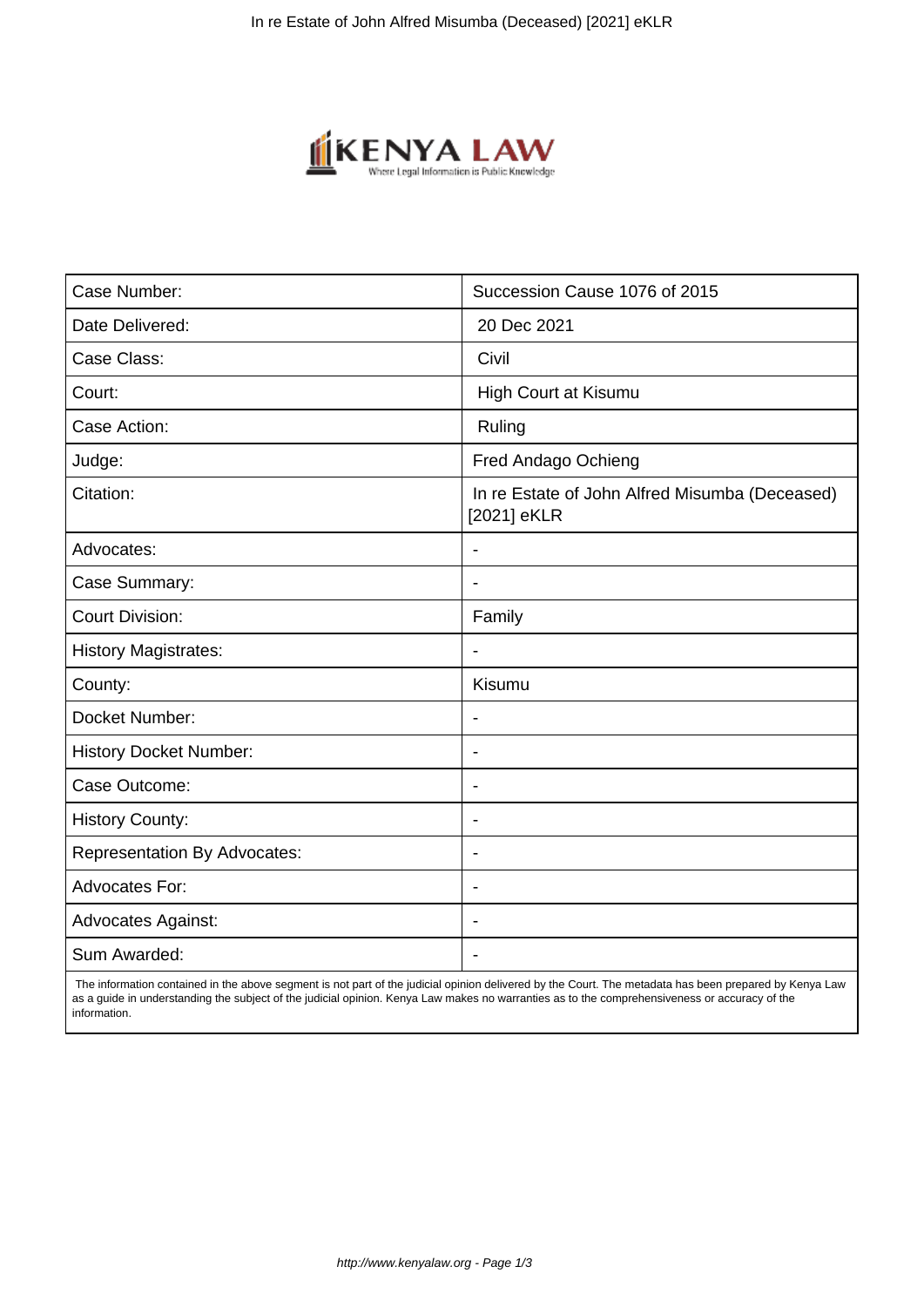# **REPUBLIC OF KENYA**

# **IN THE HIGH COURT OF KENYA**

# **AT KISUMU**

## **SUCCESSION CAUSE NO. 1076 OF 2015**

#### **IN THE MATTER OF THE ESTATE OF THE LATE JOHN ALFRED MISUMBA (DECEASED)**

# **AND**

# **IN THE MATTER OF AN APPLICATION BY ALLAN OCHIENG MISUMBA FOR**

#### **AMENDMENT OF INVENTORY OF ASSETS AS CAPTURED ON FORM P & A 5**

## **RULING**

The application before me is for the rectification of the Grant.

**1.** It has transpired that one property which belonged to the deceased had been omitted from the list of the properties constituting the Estate of the late **JOHN ALFRED MISUMBA**.

**2.** The property in issue is **L.R. NO. KISUMU/BORDER/1247**.

**3.** The Applicant, **ALLAN JASPER OCHIENG MISUMBA**, swore an affidavit explaining that the said property had been sold by the deceased during his lifetime. The person who purchased it was said to be **GEORGE ATITO FUAYE**.

**4.** Having perused the Sale Agreement dated 10<sup>th</sup> August 2000, I am satisfied that the property was sold to George Atito Fuaye in 2000.

**5.** As the Applicant has stated, on oath, it is because that property had been sold prior to the demise of John Alfred Misumba, that it was not put on the list of the assets comprising the estate.

**6. EUNICE BENTA AKINYI**, who is the only surviving beneficiary to the estate, has sworn an affidavit confirming the facts set out by the Applicant.

**7.** She said that there had been an assumption that the property in issue had been transferred to George Atito Fuaye.

**8.** As it is now clear that the deceased had not effected the transfer of the title; and because the beneficiaries are in agreement about the need to complete the said transfer, it is now ordered that;

(i) *L.R. NO. KISUMU/BORDER/1247 was one of the assets belonging to the deceased, and it is therefore to be incorporated to the list of the assets.*

(ii) *The Certificate of Confirmation of Grant is rectified, to include the said property; and it is further ordered that the property be transferred to GEORGE ATITO FUAYE.*